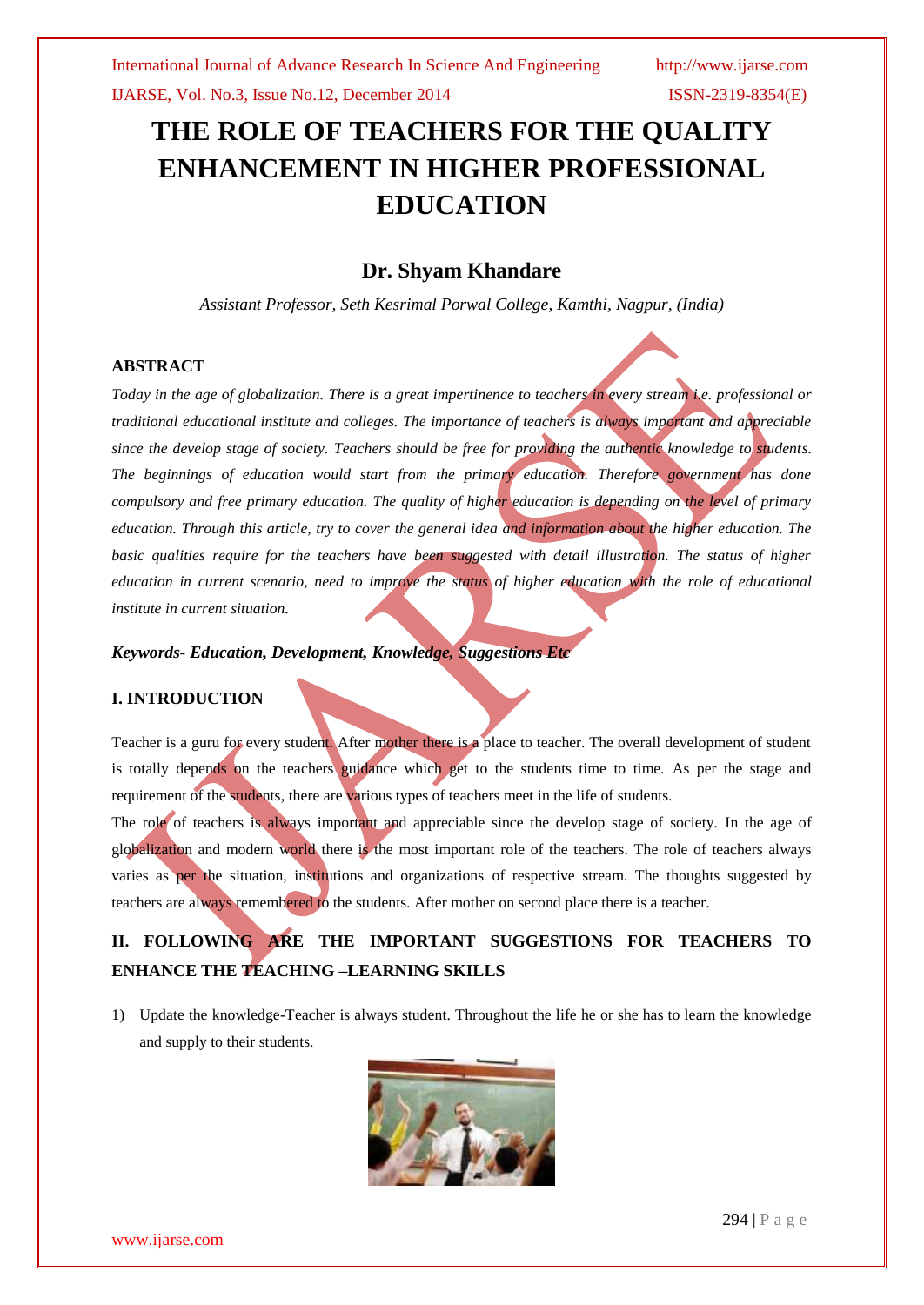### International Journal of Advance Research In Science And Engineering http://www.ijarse.com

### IJARSE, Vol. No.3, Issue No.12, December 2014 ISSN-2319-8354(E)

- 2) Take the review of modern references-In spite of old things, the focus should be given on modern teaching learning process.
- 3) Involvement of modern instrument and techniques-Current age is the age of science and technology. Education becoming global and crossing the borders of various countries.
- 4) Attach the old syllabus with global issues-Time to time there is a need of time to update the old, traditional syllabus and apply for the students.
- 5) Arrange the tour for practical education-In current scenario education is bonded and limited only for classrooms. It has cross the limit of all stages and occupies the vacant position in the society.
- 6) Setup the positive mindset of the students- Positive and accelerated thoughts are always appreciable to the students. Teachers are the role models for students. Therefore teachers have to set the minds of the students with positive and healthy thoughts.
- 7) Friendly teaching learning method-If in the class exits the strict discipline, sometimes it's dangerous to the grasping power of students.
- 8) Orientation of practical knowledge and theoretical knowledge-Teachers should not provide always the bookish knowledge. Application of practical, job oriented knowledge is always useful to the students.
- 9) Focus on the overall personality development of the students-Overall development is the basic duty of teachers. They should not forget their role in society to create the best citizen and serve to the nation.
- 10) Stress on the corporate social responsibility-India is a well-known in the world because of various types of social problems. Teachers have to suggest and aware to students for eradication the social problems. Students should not be limited only themselves.
- 11) Role of Management, Colleges and educational institutes-For maintaining suitable track of society the educational management play keen role and participate the nation building work through education. As per the need of students and rather than that also educational institutions, colleges and management provide the expected infrastructure for students.
- 12) Suitable class load and other activities-Teachers should be psychologically free for gaining the knowledge. Teachers should not be exploited and frustrate by any components of society.

## **III. THE STATUS OF HIGHER EDUCATION IN CURRENT SCENARIO**



- 1) More importance to professional education-Now a days, the stress has bee given to professional. Basic values, spiritual thinking generally avoids and may this is not the part of educational curriculum activities.
- 2) Commercialization of education-When we talk about globalization of education, parallel we can smell the commercialization of education. Management quota, involment of political leaders, force of the particular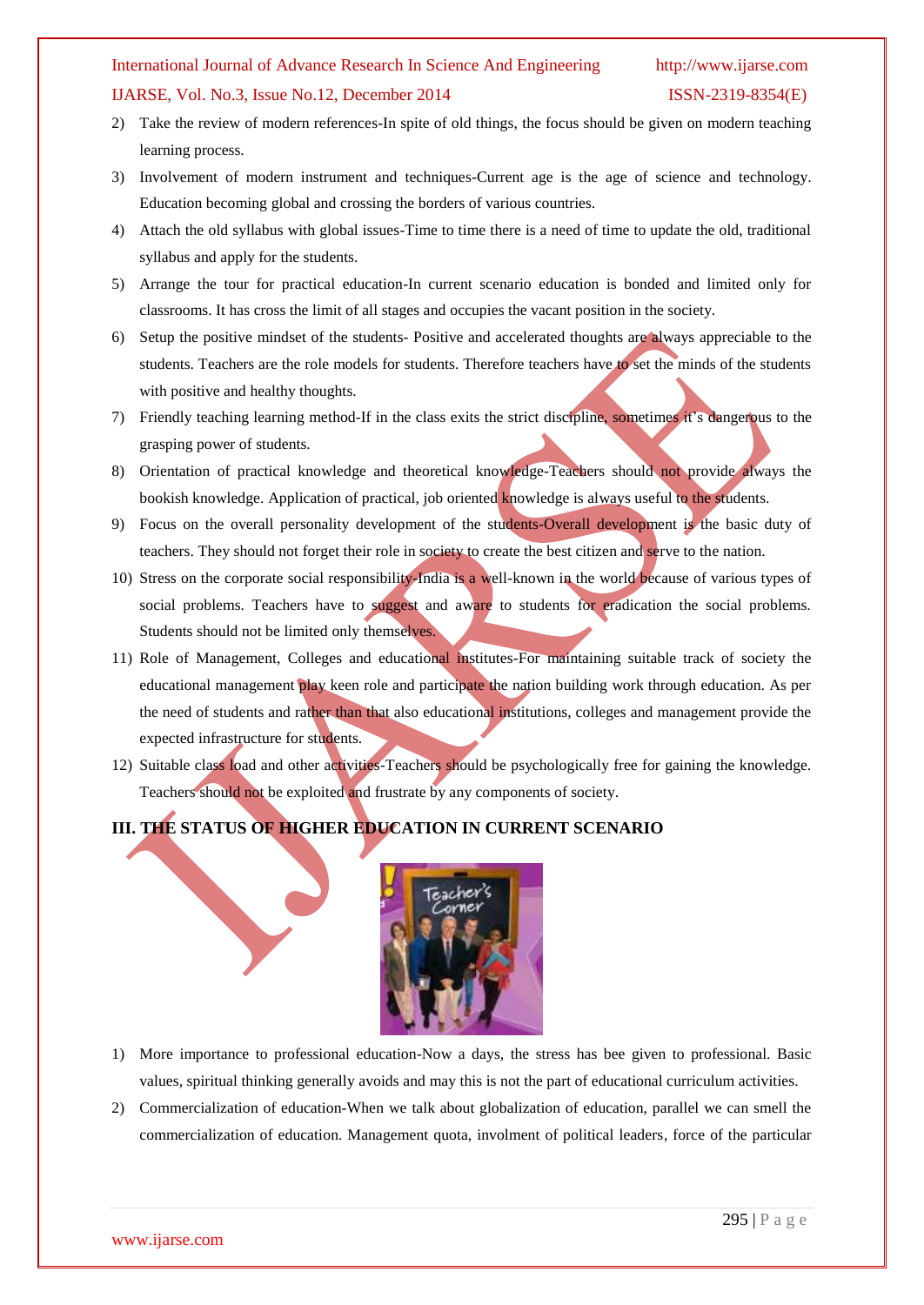### International Journal of Advance Research In Science And Engineering http://www.ijarse.com

### IJARSE, Vol. No.3, Issue No.12, December 2014 ISSN-2319-8354(E)

groups, complication in the rules and regulations etc factors shown the effects of commercialization of education basically in India.

- 3) Secondary place to ethics and morality in education-In Indian education system value education is on secondary place. Generally these issues neglected and avoid in syllabus. To decorate the gentleman with specific norms and values is the first step in the education system.
- 4) Extra waitage to fashion, fad and modern life style-In the age of modernization, students have been accepted the westernization with fashion and fad. Cultural orthodox, transmission, ethnocenromocisem etc. problems raise due to effects of western culture.
- 5) Uncontrolled by parents-This is also the main cause in the process of Higher professional education development. May be sometimes kids cant listen to parents, parents busy schedule, uncontrolled behavior of students etc. are the causes responsible for diversification of students from main track.
- 6) Frequently changing policies of government-Education is a sensitive issue. Therefore it should handle carefully. From political and admistrative levels the suitable application of policies should take place.
- 7) Unqualified teaching staff –The problem of perfect staff is most serious problem in current scenario. Maybe due to the wrong selection, payment conflict or non interest in teaching field can be the reasons of unqualified staff.
- 8) Research oriented negligence-When we compare our self with other countries, we observe the research and innovation work is not in the expected level. Only getting the degrees or complete the assigned work is the aim of researchers in India. Also the involvement of various problems face by researchers affect on quality research work.
- 9) Try to accept the way of shortcut-In the age of globalization; youths try to accept the shortcut ways for getting the benefit. Sometime it cause to the damages to mechanism and system.
- 10) Mixing the effect of alcoholism and drug abuse-These problems are objectionable. Pressure of peer groups, fashion, fallowness of movie style, residence in hostels, away from parents etc. are the various reasons are responsible for involving the bad habits to the students.

## **IV. NEED TO ENHANCE THE STATUS OF QUALITY IN HIGHER EDUCATION**



1) From government and administration level-Government has to play important role to improve the status of higher education in current scenario. Special economic provision in budget, scholarship, students aid fund and observation etc. are the factors attached to the government vicinity.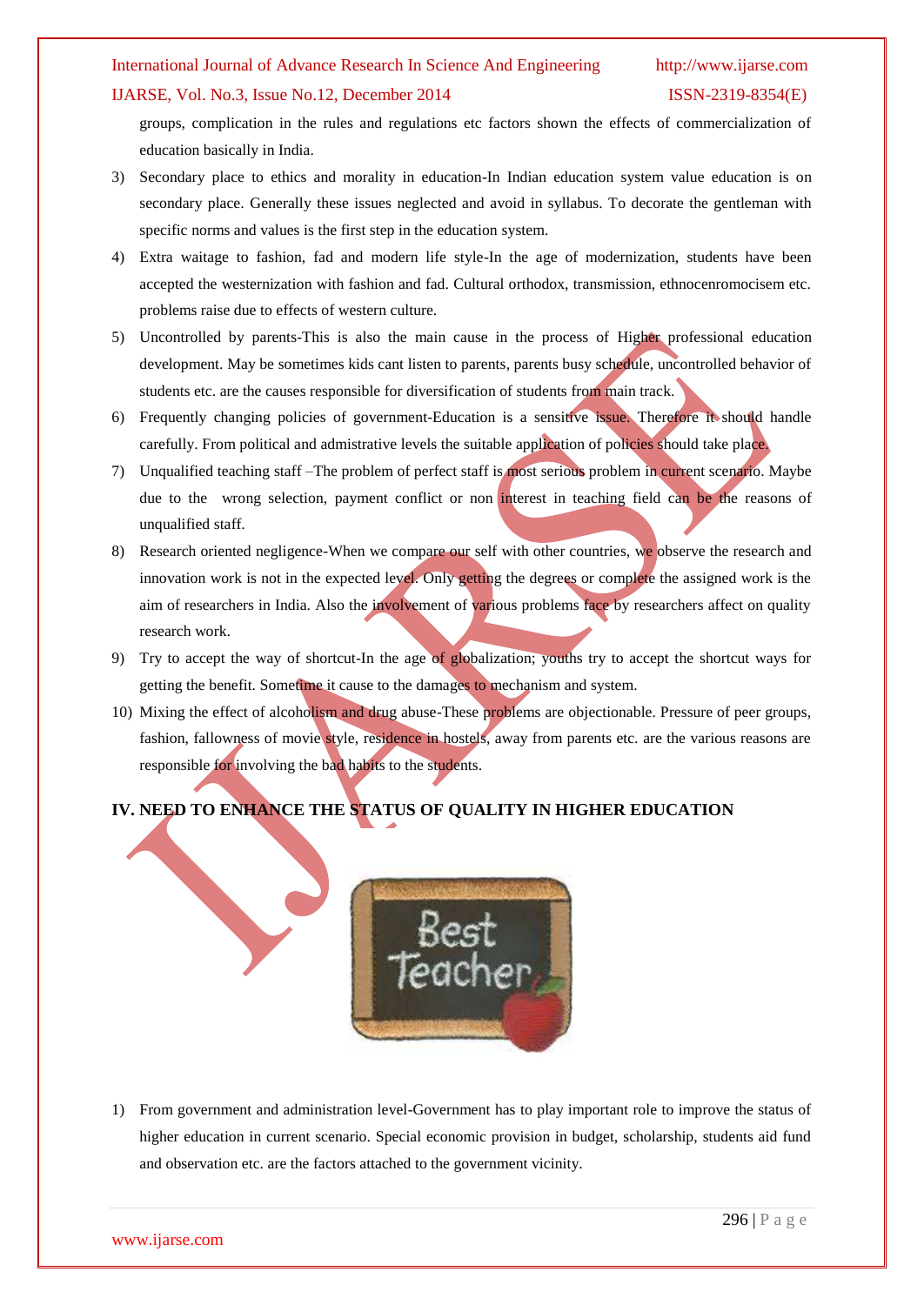### International Journal of Advance Research In Science And Engineering http://www.ijarse.com

### IJARSE, Vol. No.3, Issue No.12, December 2014 ISSN-2319-8354(E)

- 2) Role of intellectual class, educationalist and sociologist-Time to time there is a need to overlook the educational situation by intellectual class, social reformers and sociologist in the country. They have to suggest overall plan and need to the improvement area of government.
- 3) Basic facilities like scholarship, student aid fund, emergency and medical help-Development in infrastructure is beneficial to the students for improvement in the status of higher education. Therefore the important factors have to be providing to the students.
- 4) Along with the syllabus education provide value and practical education-Education would not be limited only classroom. Practical oriented education is the backbone of every stream of higher education. Value and practical education definitely increase the quality of higher education.
- 5) Proper guidance counseling, monitoring and controlling to the students by parents and other agencies-Social control by various agencies is always useful to maintain the dignity in society.
- 6) Creation of Job resources and proper track of selection training and motivation of students-We should not ignore the serious problems in front of youth. Unemployment, lack of job resources, non-interested working area etc. are the obstacles in the development process of higher education.
- 7) Equilibrium study of higher education atall levels of education across India-For enhancement the status of higher education in India, there is a need to focus on study f higher education across India. This study will helpful to find out the loopholes in the higher education system.
- 8) The role of authority i.e. institute, government agencies and commission-As we know that the quality improvement process of higher education is not a one day task but this is a continues process. From all the levels efforts should done for this process. Educational institutions, government agencies, and various commissions in India have to stress on the process of higher education. These agencies always think and play favorable role with teachers for motivation the teachers.
- 9) Acceptances the cultural and educational changes as per the need of time-Time to time teachers have to accept the cultural changes and they have to be update for accept the new challenges with global age. New technics, process and methodology should be use in quality improvement process of higher education.
- 10) Identification, sort-out and solve the different problems in society-Identification and eradication plan on the different problems is essential for quality improvement in higher education process by teachers.

# **V. THE ROLE OF EDUCATION INSTITUTE FOR ENHANCEMENT IN HIGHER EDUCATION**

- 1) Institute culture and organization behavior.
- 2) Proper selection, training and class work for the students.
- 3) Extra curricular activities for the overall developments of the students.
- 4) Arrange the guest lectures of the renowned personalities, sociologist and spiritual leaders.
- 5) Healthy suitable environments, good habits and sports activities.
- 6) Interesting teaching learning process.
- 7) Friendly, cooperatively relationship with direct interaction with the students.
- 8) Involvement of parents in the process of students in higher education.
- 9) Positive results, examination patterns and stress free accommodation for mental and physical development.
- 10) Role of alumni association and attachment with education institute.